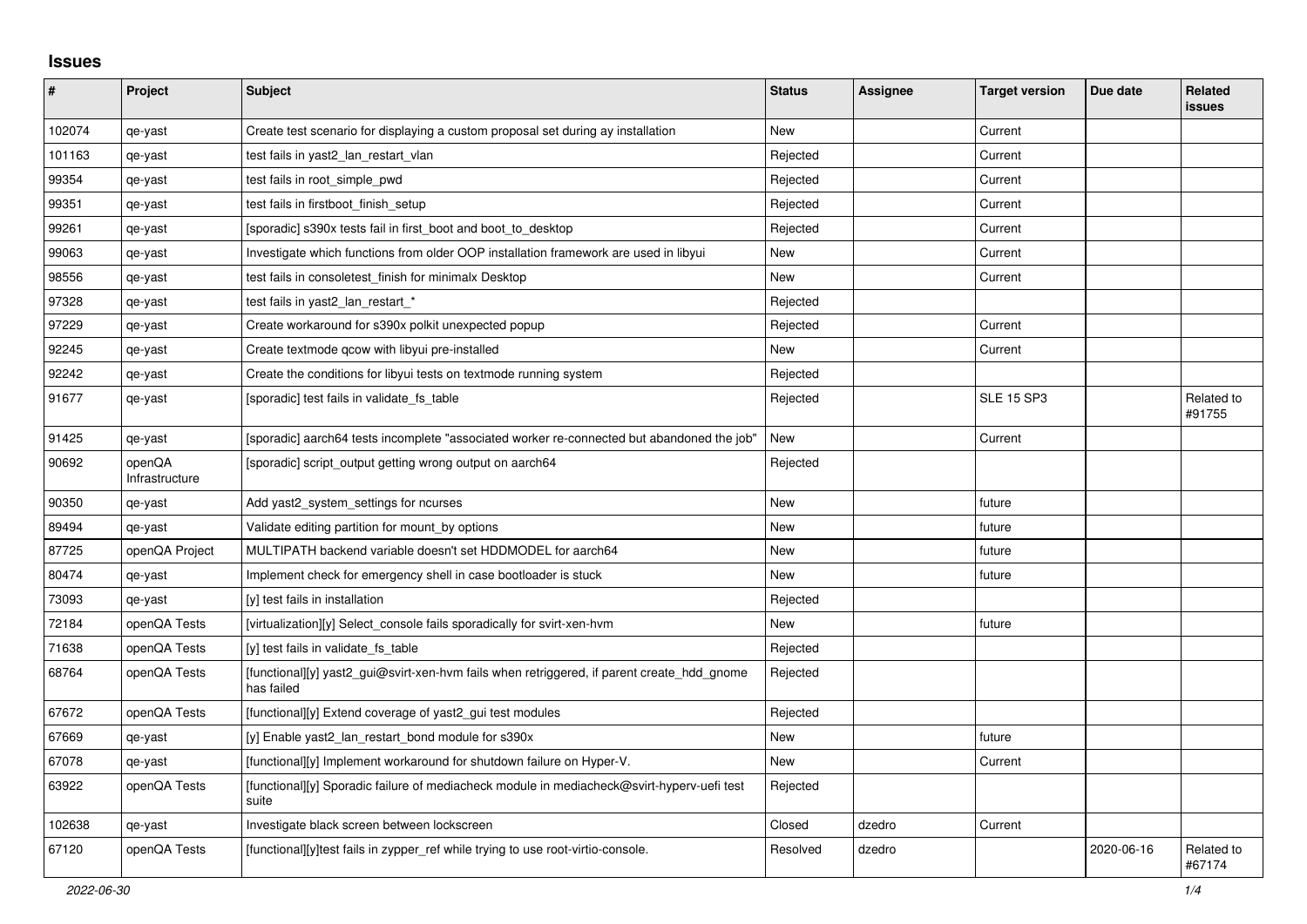| $\pmb{\#}$ | Project        | <b>Subject</b>                                                                               | <b>Status</b>  | Assignee            | <b>Target version</b> | Due date   | Related<br><b>issues</b>                      |
|------------|----------------|----------------------------------------------------------------------------------------------|----------------|---------------------|-----------------------|------------|-----------------------------------------------|
| 97766      | qe-yast        | Adapt the order of activation for ZFCP with client for libyui-rest-api                       | Closed         | geor                | Current               |            | Related to<br>#98811                          |
| 97325      | qe-yast        | Collect logs in autoyast reinstall when failing detecting disk after installation            | Closed         | geor                | Current               |            |                                               |
| 102515     | qe-yast        | validate_self_update greps only in /var/log/y2log and misses compressed logs                 | Closed         | JERiveraMoya        | Current               |            |                                               |
| 97760      | qe-yast        | Rewrite workaround for scrolling for bsc#1189550                                             | Closed         | JERiveraMoya        | Current               |            |                                               |
| 97331      | qe-yast        | [timebox: 24h] Investigate failure in rebootmgr                                              | Closed         | JERiveraMova        | Current               |            | Related to<br>#98832                          |
| 97319      | qe-yast        | tests fail for ppc installation at different points                                          | Closed         | JERiveraMoya        | Current               |            |                                               |
| 95392      | qe-yast        | Expand functionality of prepare profile module                                               | Closed         | JERiveraMoya        | Current               |            |                                               |
| 93029      | qe-yast        | Implement test module for Product selection using LibyuiClient in YaST Job Group             | Closed         | JERiveraMoya        | <b>SLE 15 SP3</b>     |            |                                               |
| 80272      | qe-yast        | Adapt yast2_expert_partitioner (before: yast2_storage_ng) in ppc64le to use libyui           | Closed         | JERiveraMoya        | <b>SLE 15 SP3</b>     |            | Blocked by<br>#80840                          |
| 75424      | qe-yast        | [sporadic] test fails in force_scheduled_tasks                                               | Closed         | <b>JERiveraMoya</b> | <b>SLE 15 SP3</b>     |            |                                               |
| 73306      | qe-yast        | [y][timeboxed:20h] test fails in await_install                                               | <b>Blocked</b> | <b>JERiveraMoya</b> | Current               |            |                                               |
| 71116      | qe-yast        | [y] Add OpenQA test for OneClickInstall                                                      | Closed         | <b>JERiveraMova</b> | <b>SLE 15 SP3</b>     |            |                                               |
| 67903      | openQA Tests   | [y][functional] Set partial sync for Debug and Source repositories                           | Resolved       | JERiveraMova        | <b>SLE 15 SP3</b>     | 2020-07-14 |                                               |
| 93641      | qe-yast        | Create schedules for opensuse test suites                                                    | Closed         | <b>JRivrain</b>     | <b>SLE 15 SP3</b>     |            | Related to<br>#94069.<br>Related to<br>#92479 |
| 80206      | qe-yast        | Adjust msdos scenario for the UI changes in the Expert Partitioner                           | Closed         | <b>JRivrain</b>     | <b>SLE 15 SP3</b>     |            |                                               |
| 73477      | qe-yast        | Modify firstboot configuration for yast2_firstboot_custom                                    | Closed         | <b>JRivrain</b>     | <b>SLE 15 SP3</b>     |            |                                               |
| 73474      | qe-yast        | Add more modules to yast2_firstboot                                                          | Closed         | <b>JRivrain</b>     | <b>SLE 15 SP3</b>     |            |                                               |
| 73471      | qe-yast        | Enable yast2 firstboot in textmode                                                           | Closed         | <b>JRivrain</b>     | <b>SLE 15 SP3</b>     |            |                                               |
| 73096      | qe-yast        | [sporadic] msdos test fails in validate fs table                                             | Rejected       | JRivrain            | <b>SLE 15 SP3</b>     |            |                                               |
| 67822      | openQA Project | [tools] When using refspec for svirt-xen-hvm, openQA-SUT-2 fails                             | Resolved       | okurz               |                       | 2020-06-23 |                                               |
| 67537      | openQA Project | [tools] Not possible to change hostname on Xen tests.                                        | Resolved       | okurz               |                       | 2020-06-20 |                                               |
| 63460      | openQA Tests   | serial console stopped working on hyperv                                                     | Rejected       | okurz               |                       |            |                                               |
| 62243      | openQA Project | After latest updates, openQA has problematic behavior on Dell Precision 5810                 | Resolved       | okurz               | Done                  |            | Related to<br>#62015,<br>Copied to<br>#62567  |
| 91830      | qe-yast        | Investigate if a change of DH version for TLS negotiation can fix 'remote_controller' module | Resolved       | oorlov              | <b>SLE 15 SP3</b>     |            |                                               |
| 87646      | qe-yast        | Create autoyast test using btrfs quota limit                                                 | Closed         | oorlov              | <b>SLE 15 SP3</b>     |            |                                               |
| 81310      | qe-yast        | [sporadic][timeboxed:10h] test fails in mediacheck on svirt uefi                             | Resolved       | oorlov              | future                |            |                                               |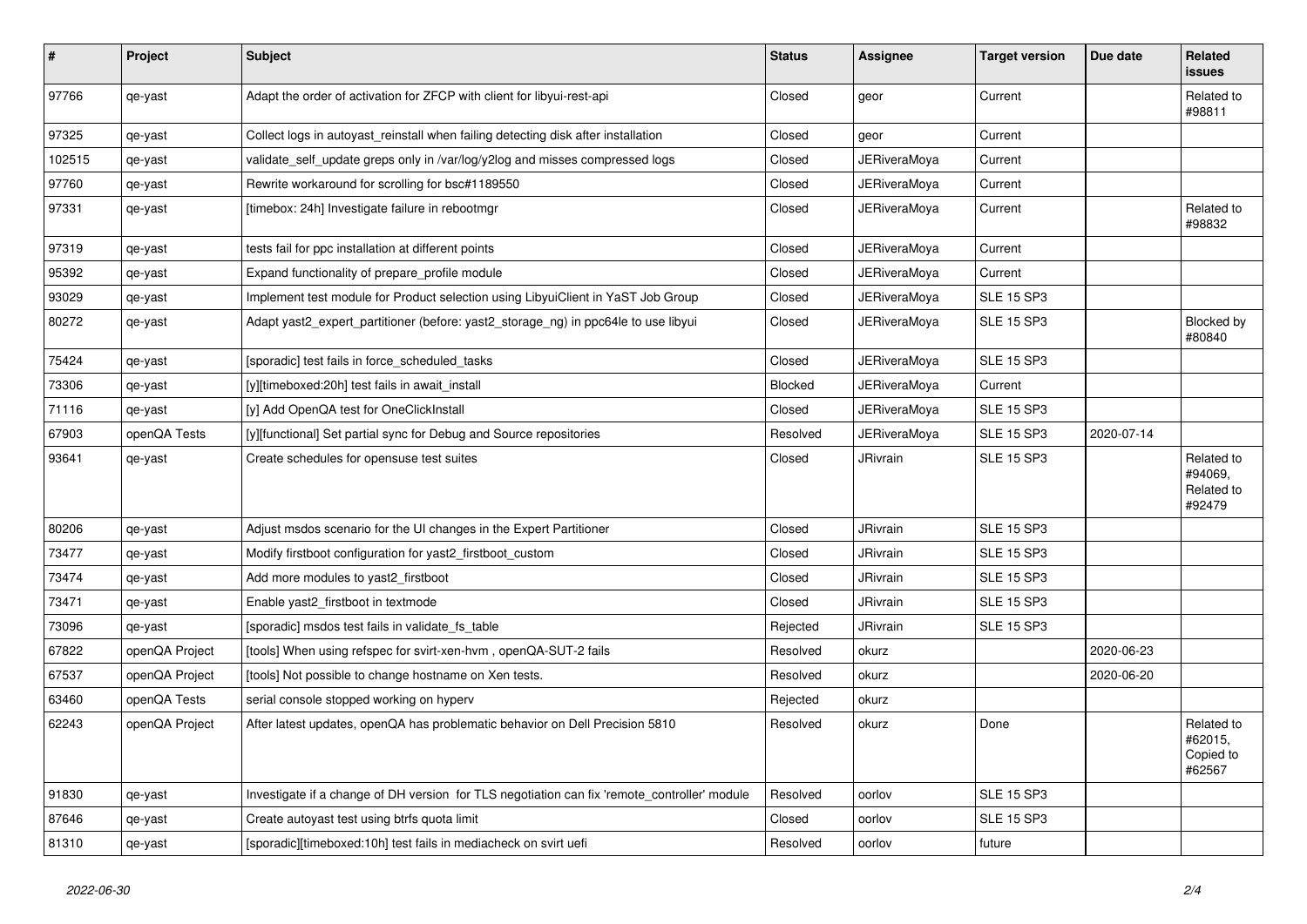| $\#$   | Project      | <b>Subject</b>                                                                                          | <b>Status</b> | <b>Assignee</b>  | <b>Target version</b> | Due date   | Related<br>issues          |
|--------|--------------|---------------------------------------------------------------------------------------------------------|---------------|------------------|-----------------------|------------|----------------------------|
| 76885  | qe-yast      | Unit test for yast2-metapackage-handler OneClickInstallWorkerFunction.rb (part I)                       | Resolved      | oorlov           | <b>SLE 15 SP3</b>     |            |                            |
| 67732  | openQA Tests | [functional][y] Add yast2_lang module for other than 64bit machines                                     | Resolved      | oorlov           | <b>SLE 15 SP3</b>     | 2020-07-14 |                            |
| 101370 | qe-yast      | test fails in yast2_firewall due to recent modification the interface zone                              | Blocked       | rainerkoenig     | Current               |            |                            |
| 97316  | qe-yast      | test fails in releasenotes origin                                                                       | Closed        | rainerkoenig     | Current               | 2021-09-23 |                            |
| 91350  | qe-yast      | [timeboxed:16h][sporadic] test fails in verify_undelete_snapshots                                       | Closed        | riafarov         | <b>SLE 15 SP3</b>     |            |                            |
| 91136  | qe-yast      | Textmode test suite fails for s390x-kvm                                                                 | Rejected      | riafarov         | <b>SLE 15 SP3</b>     |            |                            |
| 91130  | qe-yast      | Use libyui for btrfs libstorage-ng ipmi and zVM                                                         | Closed        | riafarov         | <b>SLE 15 SP3</b>     |            |                            |
| 89932  | qe-yast      | [sporadic] stabilize partitioning_firstdisk                                                             | Closed        | riafarov         | <b>SLE 15 SP3</b>     |            |                            |
| 81248  | qe-yast      | test fails in snapshots_small_root on aarch64                                                           | Rejected      | riafarov         | <b>SLE 15 SP3</b>     |            |                            |
| 80276  | qe-yast      | [sporadic][timeboxed:12h] autoyast_reinstall@s390x-kvm-sle12 fails in installation                      | Closed        | riafarov         | <b>SLE 15 SP3</b>     |            |                            |
| 80220  | qe-yast      | test choses wrong product for installation                                                              | Rejected      | riafarov         | <b>SLE 15 SP3</b>     |            |                            |
| 80212  | qe-yast      | Adjust cryptlvm scenario for the UI changes in the Expert Partitioner                                   | Rejected      | riafarov         | <b>SLE 15 SP3</b>     |            |                            |
| 80210  | openQA Tests | [ppc64le] ppc64le-hmc tests fail in bootloader_start                                                    | Rejected      | riafarov         |                       |            |                            |
| 80204  | qe-yast      | Adjust lvm+resize_root scenario for the UI changes in the Expert Partitioner                            | Closed        | riafarov         | <b>SLE 15 SP3</b>     |            |                            |
| 73642  | qe-yast      | Modify allmodules+allpatterns+registration test suite                                                   | Closed        | riafarov         | <b>SLE 15 SP3</b>     |            | Related to<br>#73645       |
| 73363  | qe-yast      | sporadic failure for btrfs_libstorage-ng@64bit-ipmi                                                     | Closed        | riafarov         | <b>SLE 15 SP3</b>     |            |                            |
| 71641  | openQA Tests | [y] test fails in sshd for ppc64le-hmc-4disk                                                            | Resolved      | riafarov         | <b>SLE 15 SP3</b>     | 2020-10-06 |                            |
| 69751  | openQA Tests | [y] Module validate_encrypt fails on s390x-kvm-sle12                                                    | Resolved      | riafarov         | <b>SLE 15 SP3</b>     | 2020-09-08 | Has<br>duplicate<br>#69991 |
| 69658  | openQA Tests | [y] test fails in yast2_control_center                                                                  | Resolved      | riafarov         | <b>SLE 15 SP3</b>     |            |                            |
| 67117  | openQA Tests | [functional][y]test fails in yast2_proxy and yast2_dns_server                                           | Resolved      | riafarov         | <b>SLE 15 SP2</b>     | 2020-06-16 |                            |
| 64688  | openQA Tests | [functional][y] Travis check detect_unused_modules is taking 4 minutes to be completed.                 | Resolved      | riafarov         | future                | 2020-06-02 |                            |
| 97709  | qe-yast      | [sporadic] accept_timezone_configuration fails to navigate next screen                                  | Closed        | syrianidou_sofia | Current               |            |                            |
| 95551  | qe-yast      | autologin_yast test fails in first_boot                                                                 | Closed        | syrianidou_sofia | Current               |            |                            |
| 95542  | qe-yast      | test fails in yast2_kdump                                                                               | Closed        | syrianidou_sofia | Current               |            |                            |
| 93411  | qe-yast      | Create test cases for Language, Keyboard and Product Selection                                          | Closed        | syrianidou_sofia | <b>SLE 15 SP3</b>     |            |                            |
| 93032  | qe-yast      | Use accept_license module with libyui-rest-api in all test suites in YaST, TW and Leap 15<br>Job Groups | Closed        | syrianidou_sofia | <b>SLE 15 SP3</b>     |            |                            |
| 90851  | qe-yast      | SLE 15 SP3 Release Candidate 2 exploratory testing                                                      | Resolved      | syrianidou_sofia |                       |            |                            |
| 88480  | qe-yast      | [sporadic] boot_encrypt doesn't unlock encrypted disk for cryptlvm@ppc64le                              | Closed        | syrianidou_sofia | <b>SLE 15 SP3</b>     |            |                            |
| 80216  | qe-yast      | Adjust home_encrypted scenario for the UI changes in the Expert Partitioner                             | Resolved      | syrianidou_sofia | <b>SLE 15 SP3</b>     |            |                            |
| 76888  | qe-yast      | Unit test for yast2-metapackage-handler OneClickInstallWorkerFunction.rb (part II)                      | Closed        | syrianidou_sofia | <b>SLE 15 SP3</b>     |            |                            |